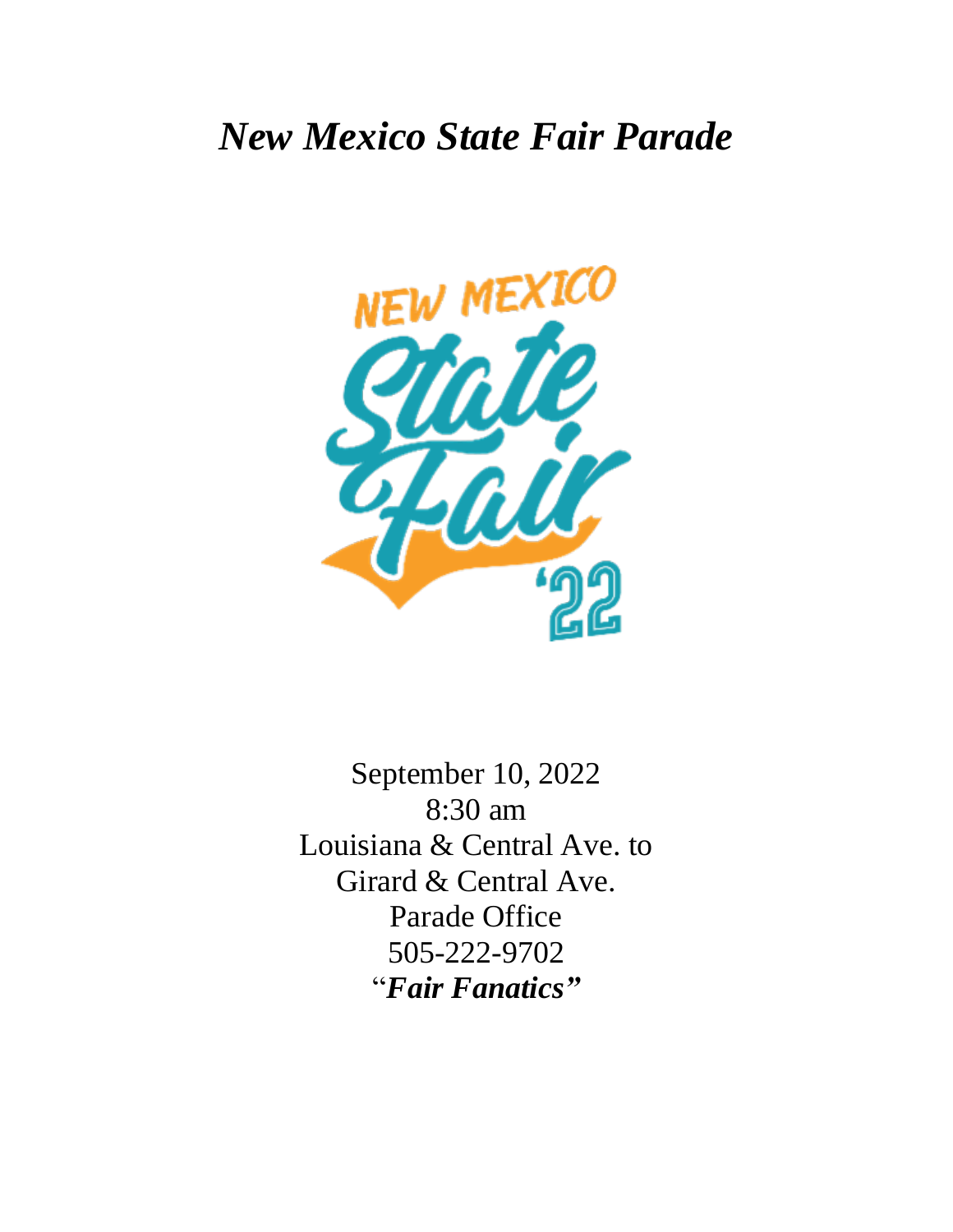# *General Information*

The New Mexico State Fair Parade, long established as the biggest parade in the state, marshaled and assisted by the Bernalillo County Sheriff's Posse, is open to participation by anyone.

This year's parade will leave the SE corner of Expo New Mexico (Louisiana/Central) at 8:30 am on the morning of Saturday, September 10, 2022. Units will travel west on Central Avenue, disbanding about 2.0 miles west of the starting point at Girard and Central.

Anyone is welcome to enter. Attempts will be made to limit the entries to approximately 200 participants. All participants need to clear parking area by 9:30 am. The last units in the parade may not leave the formation location until after 10:00 am.

There is a \$25.00 registration fee. All applications and entries must be filled out and paid online. Link to the application is located at

<https://statefair.exponm.com/p/participate/competitions/parade>.

Applications and the signed waiver must be received by the State Fair parade office by 5pm on August 1st, 2022.

Every participant in the parade will receive a one-day courtesy admission to the Fair. Awards will be presented in several categories. Please see "classes" for more information on classes/categories. All participants are urged to develop their entries using the theme of:

#### *"Fair Fanatics"*

Information will be updated regularly on the State Fair website <https://statefair.exponm.com/p/participate/competitions/parade> Specific inquires and questions should be addressed to: Parade Office Phone: 505-222-9702

Entries are accepted on first-come basis.

The Governor of New Mexico will be the first entry in the parade immediately after the opening ceremonial units. The Mayor of Albuquerque will be the second entry in the parade immediately after the opening ceremonial units.

Support vehicles for marching units will not be allowed in the parade. A support person pulling a cooler alongside is ok.

Parade participants that violate the rules, guidelines, or instructions from a parade marshal may be removed from the parade and/or prohibited from participating in future parades. The NM State Fair General Manager will resolve any disputes.

Ultimately, responsibilities for safety lie with each individual entry. The NM State Fair, its agents and others of the parade's organizing bodies assume no responsibility in connection with and make no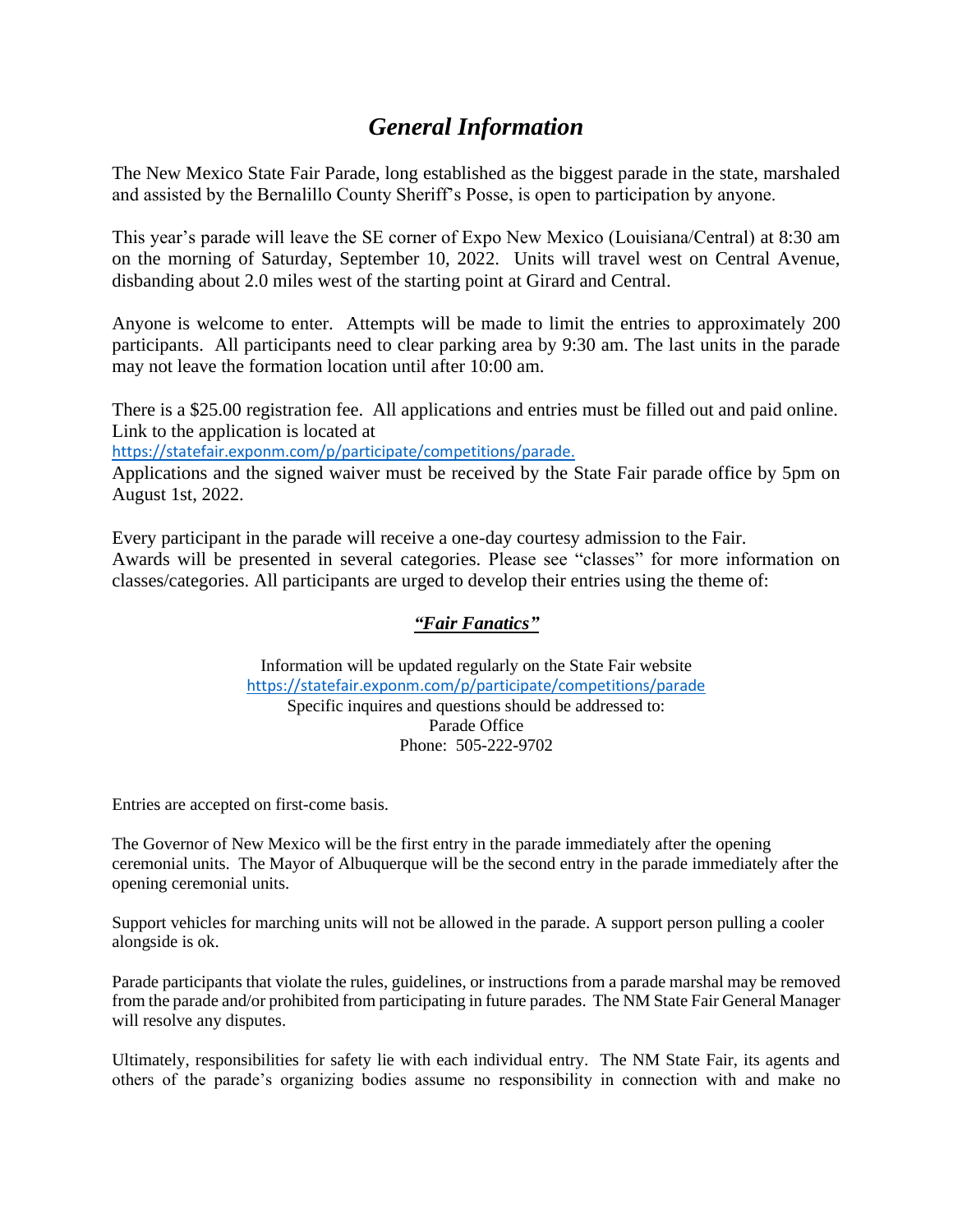representation as to the safety of any parade entry, in whole or in part, solely by reason of compliance with rules, regulations and/or guidelines for the parade.

The person completing the application on behalf of an organization is determined to be an adult responsible for all participants following directions and abiding by the guidelines, rules, and regulations. This person is encouraged to ensure that minors participating have signed parental permission to participate. Such documents must be available for inspection upon request the morning of the parade.

# *Day of Parade*

Specific instructions about parade day activities will be provided to accepted participants around August 30, 2022. All entries should check-in with a parade Marshal upon arrival at their assigned time to be directed to the specific staging area.

Bernalillo County Sheriff's Posse members will serve as Parade Marshals and provide guidance and operational support. A Parade Marshal (in uniform and on horseback) will be on duty in each staging area as well as at various locations along the parade route to ensure the smooth and orderly progression of the set up and of the parade itself. Marshals will have the authority to remove any entry causing a delay, violating official parade rules, or failing to cooperate.

For identification purposes, numbers and signs that identify the participant must be placed on the front driver side of the vehicle or float or carried in a similar position for identification for the judges.

Under no circumstances shall any participant, unit or entry move to a different position within the parade line-up before or during the parade, except under the direction of Parade Marshal. Riding participants will not be permitted to jump dismount and remount while the parade is in progress.

Proper unit spacing and parade pace is critical. Parade speed will maintain approximately four (4) feet per second. Voluntary stopping for drill formation, reverse marching bands or drill teams cannot exceed 45 seconds.

No speeding up, skidding, sudden braking and/or "wheelies".

Vehicle and float drivers must remain with their units until the parade is dispersed. Floats should be ready for a safety inspection by 7:30 am.

## *State Fair Parade Participant Do's & Don'ts*

## *DO*

*DO* Conform to standards of reasonable public taste

*DO* Have insurance to cover any incident

*DO* Be informative and entertaining

*DO* Provide your own vehicle & driver

*DO* Provide a vehicle or horses to pull your float

*DO* Include your \$25 entry fee with the application

*DO* Provide a brief statement of information for announcement purposes at the judges stand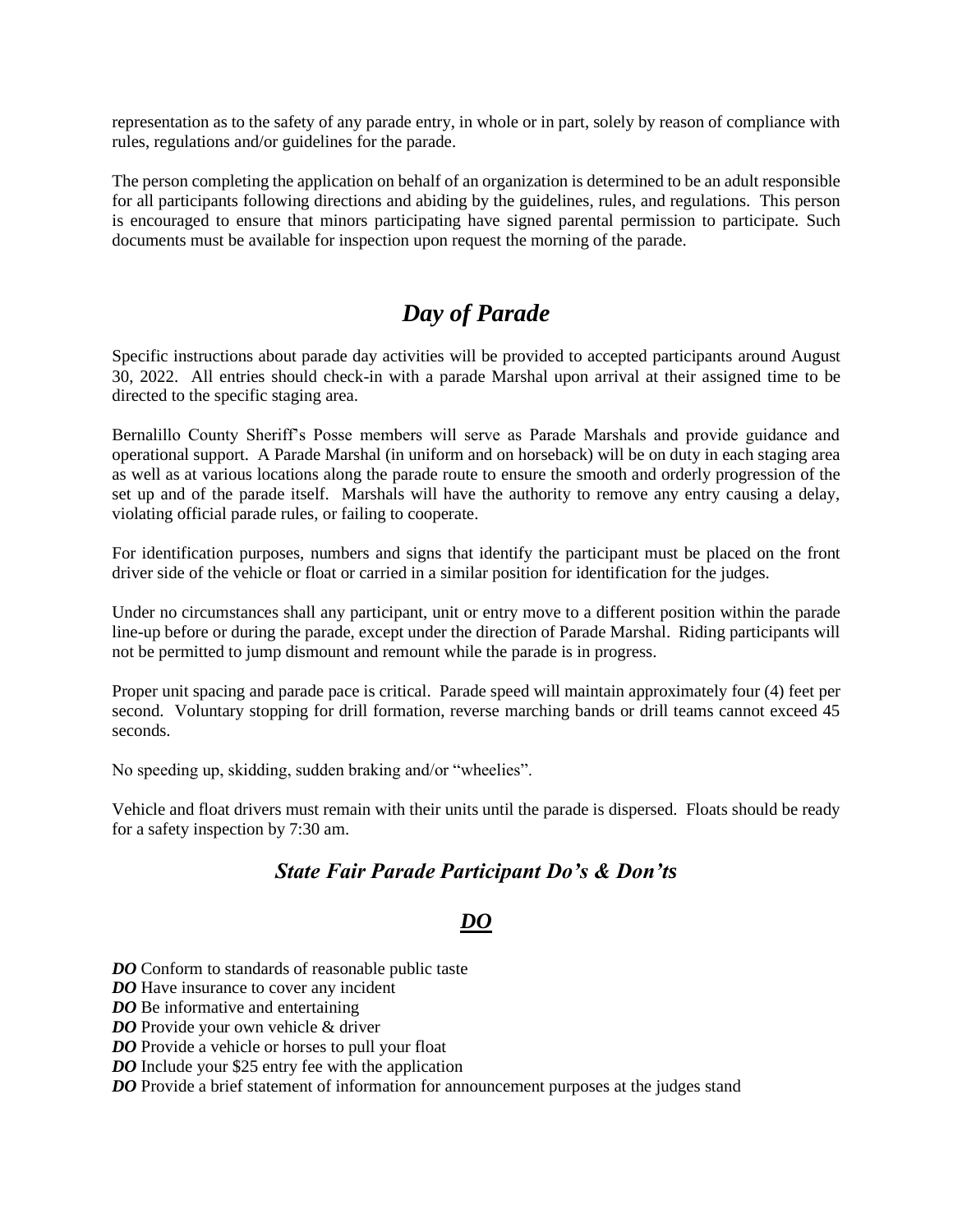# *DON'T*

*DON'T* Drink or carry any alcohol during the parade *DON'T* Put an entry in the parade without insurance *DON'T* Find an alcohol or tobacco sponsor, it won't be let in *DON'T* Have a float that is taller than 13 feet or more than 12 feet wide *DON'T* Use squirt guns, silly string or other potentially dangerous items *DON'T* Throw candy or other things to the spectators. If you want to give away something it has to be done by people walking near curbs.

# *AWARDS*

First, second and third place will be awarded in all classes based on originality, use of color, use of music, use of theme and overall appearance. Place awards/Announcements will be posted on the website no later than 6:00 pm Tuesday, September 13, 2022.Winner's awards will need to be picked up, or arrangements need to be made after September 30, 2022, at or with the Parade office. The decision of the judges is final.

#### **THEME AWARD-BEST REPRESENTATION OF THE THEME**

#### **JUDGES' AWARD-MOST ARTISTIC USE OF DESIGN & MUSIC**

#### **FANTASY AWARD-MOST WHIMSICAL REPRESENTATION OF THEME**

#### **GOVERNOR'S AWARD-MOST SPECTACULAR**

# *CLASSES 1-10*

- 1. Riding
	- a. Adult Riding Individuals/Groups
	- b. Youth Riding Individuals/Groups
	- c. Horse & Buggy
- 2. School Bands
	- a. High School Marching Band
	- b. Other School Marching Band
- 3. Drill Teams
- 4. Cheerleaders
- 5. JROTC
- 6. Non-School Marching Groups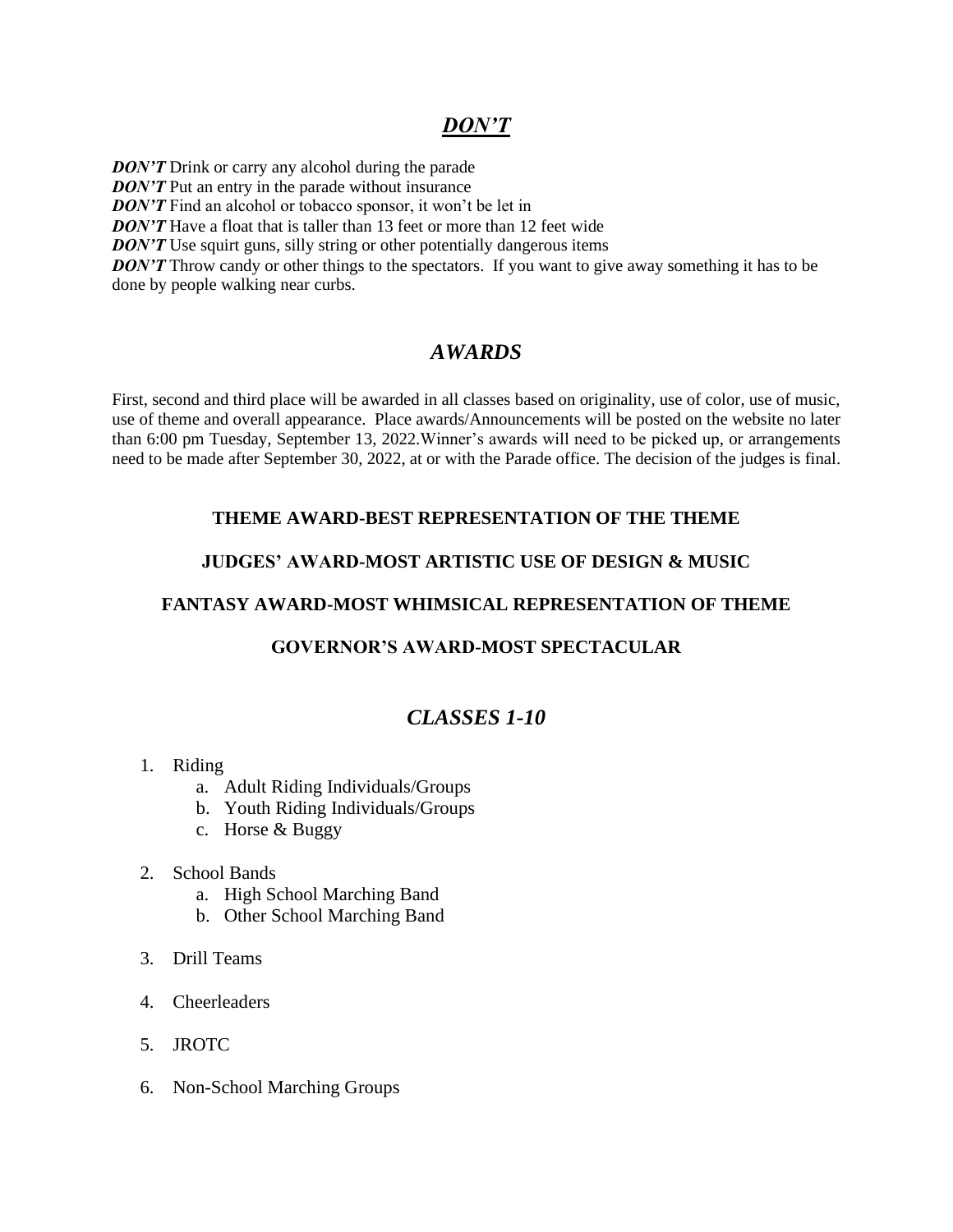#### 7. Non-School Bands

#### 8. Clowns

- a. Clowns-Individuals/Groups
- b. Clowns-Individual

#### 9. Vehicles

- a. Single and Group Entry Antique (Cars 40 years & older)
- b. Single and Group Entry Classic (Cars 26 to 39 years old)
- c. Original/Modified Vehicles (Cars under 25 years old)
- d. Low Riders
- e. Motorcycles & Motorcycle clubs
- f. Bicycles & Bicycle Clubs
- g. Military Vehicle
- h. Tractors

## 10. Queens & Royalty

- a. 18 and older
- b. 17 and younger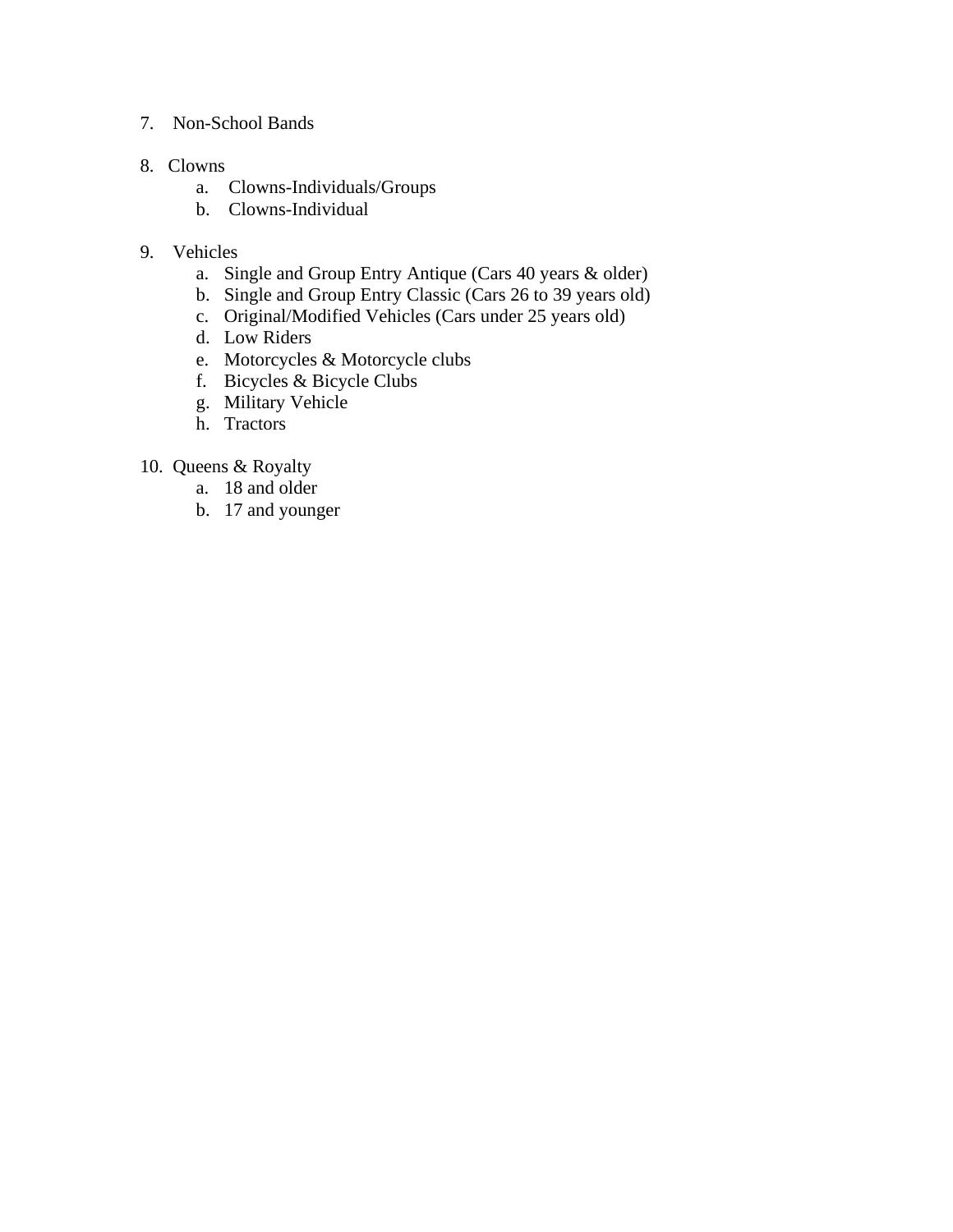